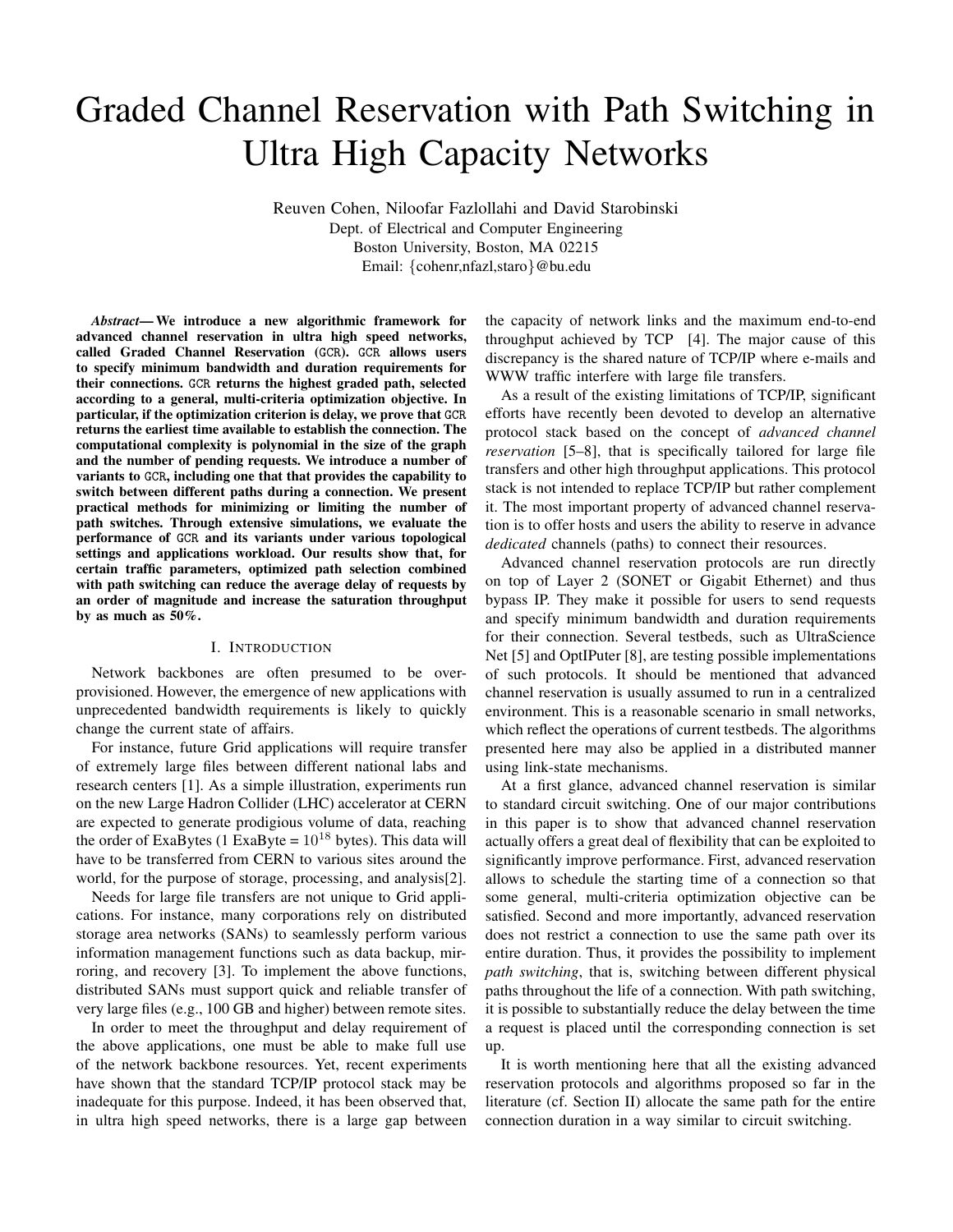Guided by the above observations, we introduce in this paper a new algorithmic framework for advanced channel reservation called Graded Channel Reservation (GCR). GCR enables grading paths, so that the path with the highest grade is selected. Paths are graded according to the desired optimization objective. Examples of such objectives as will be explained are the earliest, shortest, or widest path satisfying certain bandwidth and duration requirements. The optimization objective can also be multi-criteria. For instance, if the optimization objective is earliest-shortest, then GCR returns the earliest path available and, if many such paths exist, it selects the shortest one among those. For general optimization criteria, we prove that GCR has a computational complexity that is polynomial in the size of the graph and the maximum number of pending requests at any time.

We extend GCR so as to support path switching. Our generalized framework, called GCR<sub>switch</sub>, satisfies the same properties as GCR, but also allows a connection to switch between different paths throughout its duration. Furthermore, we propose a variant called  $GCR_{minimum}$  that provably performs the minimum number of path switches needed throughout the life of a connection.

In order to evaluate the performance of GCR and its extensions, we have developed an advanced, versatile simulator written in C. This simulator allows configuring the network topology as well as specifying the inter-arrival distribution between requests, the connection length distribution, the distribution of the bandwidth requested by a user, and the sourcedestination pair for each request. The main performance metrics are the average delay of requests and the saturation throughput which corresponds to the maximum sustainable arrival rate of requests.

Our simulations, run for various topologies and traffic parameters, demonstrate the importance of using multi-criteria objectives. For instance, when the main optimization criterion is finding the earliest path available, then the use of a secondary objective based on the the selection of the shortest path (when several earliest paths are available) significantly improves performance. Our simulations also reveal that path switching leads to major performance gain. In some cases, it reduces the average delay by up to an order of magnitude and increases saturation throughput by as much as 50%. Significant performance improvement is observed even if (for practical reasons) a limit is imposed on the number of switching permitted throughout the duration of a connection.

This paper is organized as follows. In Section II, we review related work on advanced channel reservation. In section III, we introduce the GCR algorithmic framework and prove its main properties. We also describe the novel concept of path switching and show it can be integrated into GCR. In Section IV, we present simulation results evaluating the performance of our algorithms under various network topologies and traffic parameters. We conclude the paper in Section V.

## II. RELATED WORK

The topic of advanced resource reservation has received considerable attention in the literature in this field. A great portion of which concentrates on the design of distributed signalling protocols [9–13]. For instance, ref. [10] discusses possible modification to RSVP to support advanced channel reservation.

In addition, several papers have considered the problem of joint routing and scheduling of file transfers. As mentioned in the introduction, none of them implements path switching. Furthermore, the concept of path grading does not seem to have been proposed or studied earlier. We next briefly review some of these papers.

In [14], resource reservation strategies are analyzed for specific topologies (stars, trees, and trees of rings). In [6], a scheduling algorithm is introduced for large file transfers over LambdaGrids for paths with varying bandwidth. In [15] the problem of offline scheduling and routing of file transfers from several users, each storing multiple files, to a single receiver node is analyzed. Ref. [7] considers a similar model but also proposes algorithms to address the problem of rescheduling connections that have not completed. Refs. [16, 17] propose various load balancing approaches to allocate lightpaths.

As in our paper, ref. [18] investigates formal approaches to advanced reservation and provides theoretical analysis of the complexity of path selection. The presented algorithms in [18] for advance channel reservation resemble our framework in the sense that they segment time and keep track of future link residual bandwidths. However, their segmentation assumes that the time axis is discretized, thus leading to performance loss. Our model does not have this limitation. In addition, no performance analysis or simulation results are provided in [18], and, as mentioned earlier, path switching and multicriteria optimizations are not considered.

The most relevant work on advanced resource reservation is the algorithm currently implemented on the UltraScience Net, referred to as ALL-SLOTS[5]. To find a path, ALL-SLOTS implements a variant of the Floyd-Warshall based on a union/intersection algebra instead of the standard min/+ algebra. Because of the union operation, ALL-SLOTS needs sometimes to discard overlapping intervals. As a consequence, there is no guarantee of finding a path with a desired property, e.g. the shortest, earliest, or widest. Moreover, the returned paths are kept fixed during the entire connection, i.e., there is no path switching.

## III. MODEL AND ALGORITHMS

## *A. Notation and model*

Our model consists of a general, directed network topology denoted by  $G(V, E)$  where V is a set of nodes, and E is a set of links. Each request can be expressed by the tuple  $(s, d, B, T, t_a, t_b)$ , where  $s \in V$  is the source node,  $d \in V - \{s\}$  is the destination node, B is the requested bandwidth which is held fixed during the connection,  $T$  is the requested communication duration,  $[t_a, t_b]$  specifies a time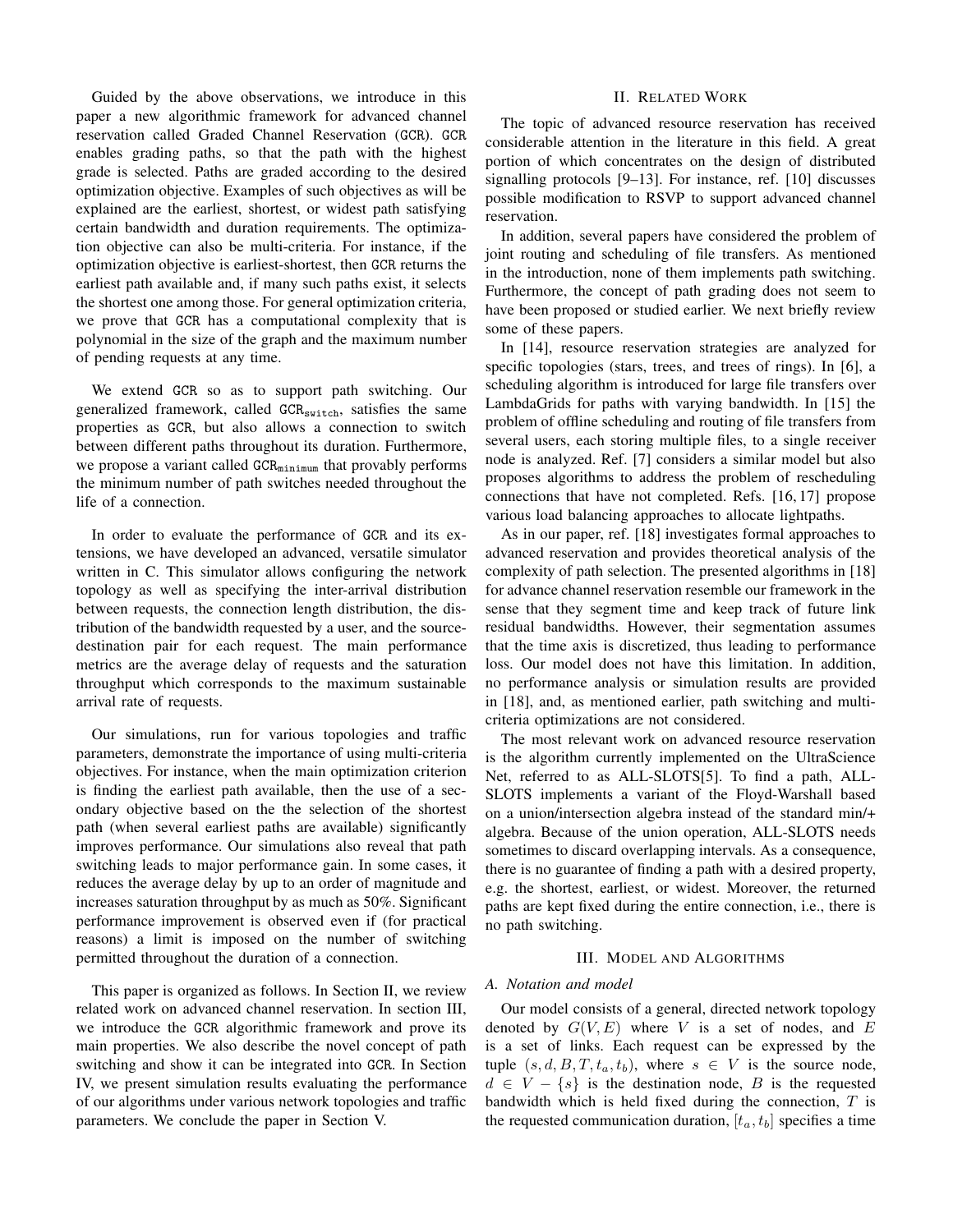window during which the user wants the transmission to start. The parameters  $t_a$  and  $t_b$  are optional, and if omitted, they can be interpreted as the arrival time of the request, denoted by  $t_{now}$ , and  $\infty$  accordingly.

The reply to this request is a tuple  $(t, P)$  (or as we will explain later a vector of tuples  $(t_i, P_i)$  when path switching is allowed), where  $t$  is the transmission starting time satisfying  $t_a \le t \le t_b$ , and P is a path from s to d containing only links with residual bandwidth of at least  $B$  during the time interval  $[t, t + T]$ . In the case that a request can not be served (which happens if  $B$  is greater than link capacities or no path is found starting in  $[t_a, t_b]$  when  $t_b$  is finite), False is returned.

#### *B. Basic algorithm*

We have developed an algorithmic framework, called *Graded Channel Reservation* (GCR) which returns a time slot that can accommodate a connection path according to a certain optimization objective in response to a request given the current and future state of the network. The path can be graded according to any property of interest, such as, connection start time, path length<sup>1</sup>, path width<sup>2</sup>, or a combination of these. In this paper, we illustrate the operation of this framework for the case where the earliest completion time is desired. Thus, we focus on finding the path allowing earliest task completion, in conjunction with other criteria, when more than one such path exists.

To simplify exposition, we present the operation of GCR for the case where the graph  $G(V, E)$  is undirected. However, our results (as well as simulations in Section IV), apply to directed graphs. GCR uses the following procedure: it divides the time axis into slots delineated by events, as shown in figure 1. Each event corresponds to a set up or tear down instance of a connection. Therefore, during each time slot the state of all links in the network remains unchanged. In general, the time axis will consist of *n* time slots, where  $n \geq 1$  is a variable and slot *i* corresponds to time interval  $[t_i, t_{i+1}]$ . Note that  $t_1 =$  $t_{now}$  and  $t_{n+1} = \infty$ . We denote by  $L = \{t_1, \ldots, t_{n+1}\}\$  the ordered list of events. Every time a request arrives, we update L by setting  $t_1 = t_{now}$  and discard all elements  $t_i < t_{now}$ . Let  $W_i = \{b_1^i, b_2^i, \dots, b_{|E|}^i\}$  be the vector of available bandwidths of all links at time slot *i* where  $i = 1, \dots, n$ , and  $b_j^i$  denote the available bandwidth of link j during slot i. We then define a *bandwidth list* as  $W = \{W_1, \ldots, W_n\}$ . At the arrival of each request,  $W$  is updated the same way as  $L$  by dropping the terms  $W_i$  for which  $t_i < t_{now}$ .

Suppose a user sends a request tuple  $(s, d, B, T, t_a, t_b)$ . We define  $\overline{L}$  as the remainder of  $L$  after we omit all terms  $t_i$ , such that,  $t_i < t_a$  or  $t_i > t_b$ . If  $t_a$  or  $t_b$  are not already included in L, they should be appended to the beginning and end of set  $L$  correspondingly. This notation is illustrated in Figure 2, where for each time slot, only the links in the graph with sufficient residual bandwidth, i.e. residual bandwidth greater than or equal to  $B$ , are shown. The figure shows the duration



Fig. 1. Segmentation of time axis into slots delineated by events. The state of the network is fixed during each slot.

of each slot, e.g., slot 1 lasts from time 0 to time 2, slot 2 lasts from time 2 to time 3, etc. In this case,  $L = \{0, 2, 3, 5, 6, 8\}.$ Now, suppose  $t_a = 1$  and  $t_b = 6$ , then  $\overline{L} = \{1, 2, 3, 5, 6\}.$ Finally, we derive  $\overline{W}$  from W the same way  $\overline{L}$  is derived from  $L$ , but in this case for bandwidths,  $W_i$ , instead of time events,  $t_i$ .

We now describe GCR and its functions. The pseudo-code of the main routine is as follows:

**Algorithm** GCR**:**  $t \leftarrow$  SlotSearch $(s, d, B, T, t_a, t_b)$ If  $t \neq$  False  $P \leftarrow$  PathSearch $(t)$ .  $(L, W) \leftarrow$  Update $(t, P)$ . Return  $(t, P)$ . Else, Return (False).

The function SlotSearch returns the highest graded time slot in  $L$ , denoted by  $t$ , that can accommodate the request  $(s, d, B, T, t_a, t_b)$ . If no such slot is available it returns False which means that no slot could be found and the request is rejected. In the sequel, we will show an implementation of SlotSearch where the highest graded time slot is defined as the earliest slot in which a connection can be established. However, beforehand, we describe the other functions in GCR.

If SlotSearch result is not False, then the function PathSearch is called which returns a path  $P$  between source  $s$ and destination  $d$  starting at time  $t$ . PathSearch returns a path P according to the selected optimization criteria, e.g., shortest path, widest path, narrowest path, or a combination of these. Combination of path properties, such as shortest-widest path, means priority is given to the shortest paths, but if multiple shortest paths are found, we return the widest among those whereas in the shortest path search, if multiple shortest paths exist, one is just picked at random.

The function Update is used to update  $L$  and  $W$  after a request is allocated as follows: If the end time of connection,  $t_e = t + T$ , is not already included in L, then Update adds  $t_e$  to  $L$  in the right position so as to maintain the increasing order of elements of  $L$ . After updating  $L$ , it also updates  $W$  by subtracting the allocated bandwidth  $B$  from the available bandwidth of all links included in path  $P$ , for all slots  $t_i, \ldots, t_j$ , where  $t_i = t$ , and  $t_j = t_e$ .

We now explain the SlotSearch function in detail. The pseudo-code can be presented as follows:

<sup>&</sup>lt;sup>1</sup>Path length refers to the number of hops between source and destination. <sup>2</sup>Path width is defined as the minimum bandwidth over the available bandwidth of all links in the path.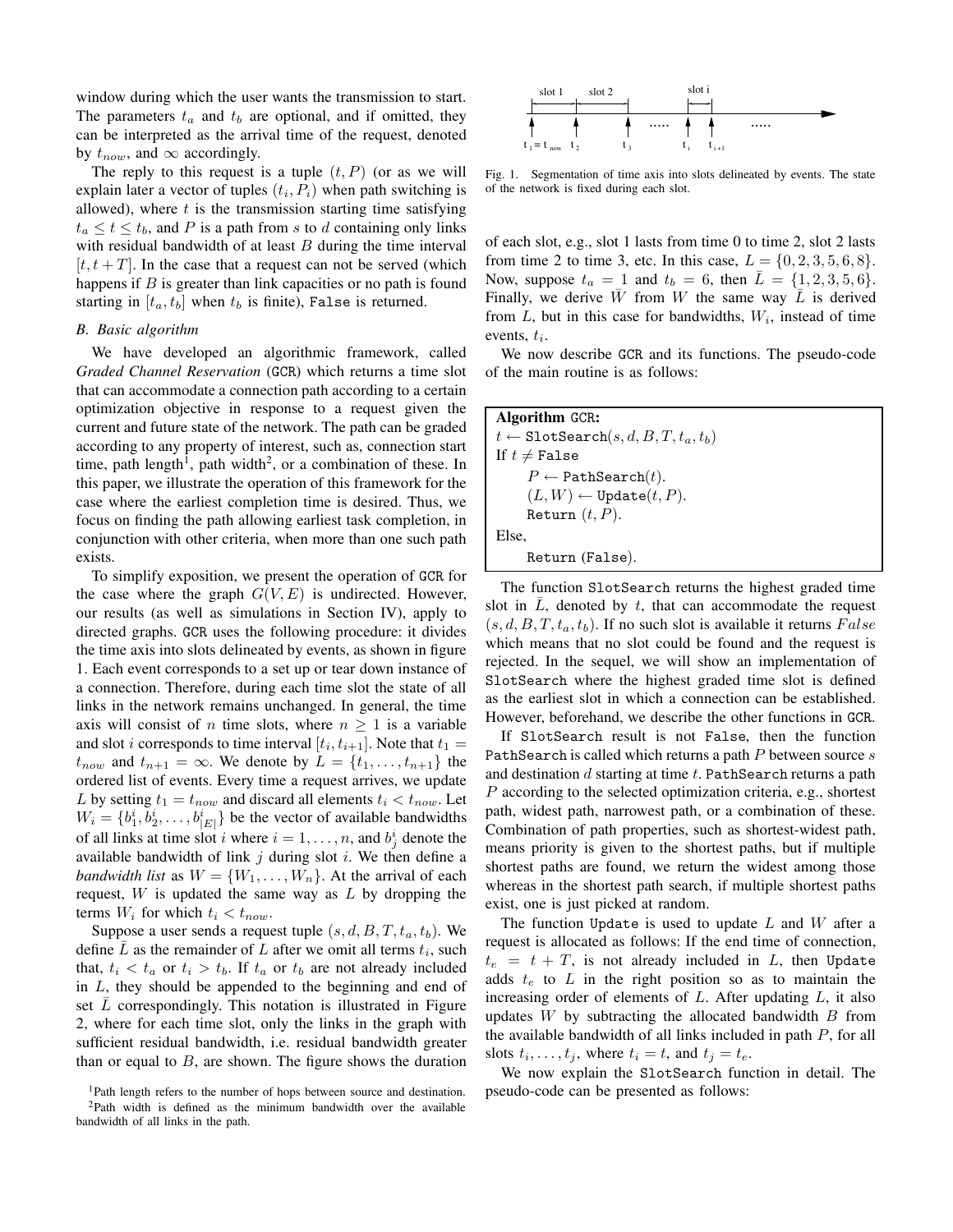**Function** SlotSearch $(s, d, B, T, t_a, t_b)$ : For  $t_i$  in  $\overline{L}$  do:  $g(i) \leftarrow$  grade\_solution $(i, s, d, T, B)$ .  $I \leftarrow \arg \max_i g(i)$ . If  $g(I) > 1$ ,  $Return(t_I)$ . Else, Return (False).

SlotSearch can be explained by the following steps:

- 1) For each slot i in  $\overline{L}$  calculate a grade  $g(i)$  by calling a function grade solution. Specifically, the function grade solution $(i, s, d, T, B)$ , explained below, is used to give a grade to a route starting at time  $t_i$ .
- 2) Find slot I which maximizes over all grades  $g(i)$ .
- 3) If  $g(I) > 1$ , it is possible to establish a path starting from some slot in  $\overline{L}$ . Return the starting time  $t_I$ .
- 4) Else, no path is found for the connection duration, and no connection can be started in  $[t_a, t_b]$  between s and d. Therefore, the request will be rejected by returning False.

Function grade solution grades slots. Only slots in which a connection can be started have a grade greater than 1. The implementation of grade solution depends on the specific optimization criterion. We next consider the case that the goal is to find the *earliest* time slot at which a connection can be started:

**Function** grade solution $(i, s, d, T, B)$ :  $j \leftarrow i$ while  $t_{j+1} - t_i < T$  do  $j \leftarrow j + 1$  $\underline{G} \leftarrow \cap_{k=i}^{j} G_k.$  $return(bfs(\underline{G}, s, d) + exp(-t_i)).$ 

Operator ∩ stands for intersection between graphs which means set of all links belonging to both graphs. grade solution for  $i$  can be explained in more detail as follows:

- 1) For each slot  $k \in L$ , construct a graph  $G_k$  by removing from G all the links with residual bandwidth less than B.
- 2) Find an intersection of graphs  $G_i, \ldots, G_j$  for the smallest  $j$ , such that the requested duration is satisfied, that is,  $t_{j+1} - t_i \geq T$ , and denote it by  $G$ . Thus, each link in  $G$  has residual bandwidth greater than or equal to  $B$ for all the time slots from slot  $i$  to slot  $j$ .
- 3) Perform a Breadth First Search (BFS) path discovery from s to d on the graph  $G$  using function bfs( $G$ , s, d).
- 4) If one or more paths exist, function  $\mathbf{bfs}(G, s, d)$  returns 1.
- 5) Else, function  $\text{bfs}(\underline{G}, s, d)$  returns 0.
- 6) Grade for each slot is defined as  $g(i) = \text{bfs}(G, s, d) +$  $\exp(-t_i)$ . Adding the exponential term results a better score for earlier time slots.

When grade solution is implemented as above, then the

SlotSearch procedure satisfies the following property:

*Theorem 1:* SlotSearch always returns the *earliest* time at which a path satisfying the requested bandwidth  $B$  and connection length  $T$  can be established between nodes  $s$  and d.

*Proof:* We prove by contradiction, let t denote the starting time slot returned by SlotSearch. Suppose the intersection between graphs  $G_k$  with  $k = i, \ldots, j$  for  $t_i \in \overline{L}$  and  $t_i <$ t contains a path between the source and destination. Since  $\exp(-t_i) > exp(-t)$ , the grade  $g_i$  will be smaller than  $g^*$ corresponding to  $t$  which contradicts our assumption that  $t$  is returned by SlotSearch. Also, if the intersection between the relevant graphs,  $G_k$ ,  $k = i, \ldots, j$  contains no path between the source and destination, then necessarily there is no possibility to find a path satisfying the constraints starting at any time in the interval  $[t_i, t_{i+1})$ . Therefore, we are sure that no path exists starting at a time earlier than t.

We note that if  $t_b = \infty$ , then it is guaranteed that SlotSearch will always find a path (assuming that the requested bandwidth B does not exceed the link capacities). This is because all the links in the network are available in full capacity in the last time slot (slot  $n$ ) and its length is infinite.

The following theorem states that GCR has polynomial-time complexity. Specifically, denote by  $r$  the maximum number of pending requests at any time and  $C$  the worst-case computational complexity of the path search, then:

*Theorem 2:* GCR has a computational complexity of  $O(|E|r^2 + C).$ 

*Proof:* Every new job starts with an existing event (or at  $t_{now}$ ). Therefore, it only adds at most one new future event (at its end, unless it coincides with an existing event). Therefore, the number of future events is at most to the number of pending (or unfinished) jobs, r. In other words, because according to each arriving job at most one new event is generated in event list  $L$ , the number of slots is at most  $r+1$ .

Every execution of grade solution requires finding the intersection of at most r different graphs, each having  $|E|$ edges requiring at most  $O(|E|r)$  operations, and then performs a BFS search, requiring another  $O(|E|)$  operations. grade solution is called at most  $r+1$  times by SlotSearch, and then PathSearch is called, requiring another  $O(C)$ operations, leading to the result in the theorem statement.

As an example, consider the case where the search criterion is the shortest path. Using a Breadth First Search (BFS) procedure, computing the shortest path requires at most  $C = |E|$ operations. Thus, the computational complexity of SlotSearch in this case is just  $O(|E|r^2)$ . In fact, if the criterion is only based on finding the earliest time slot available, and then performing a search for the optimal path, the optimization presented in [18] can lead to a time complexity of  $O(|E|r+C)$ , by storing for each edge the next time its capacity drops below the required bandwidth and utilizing this in grade solution, updating only when this time arrives. For further details, see [18].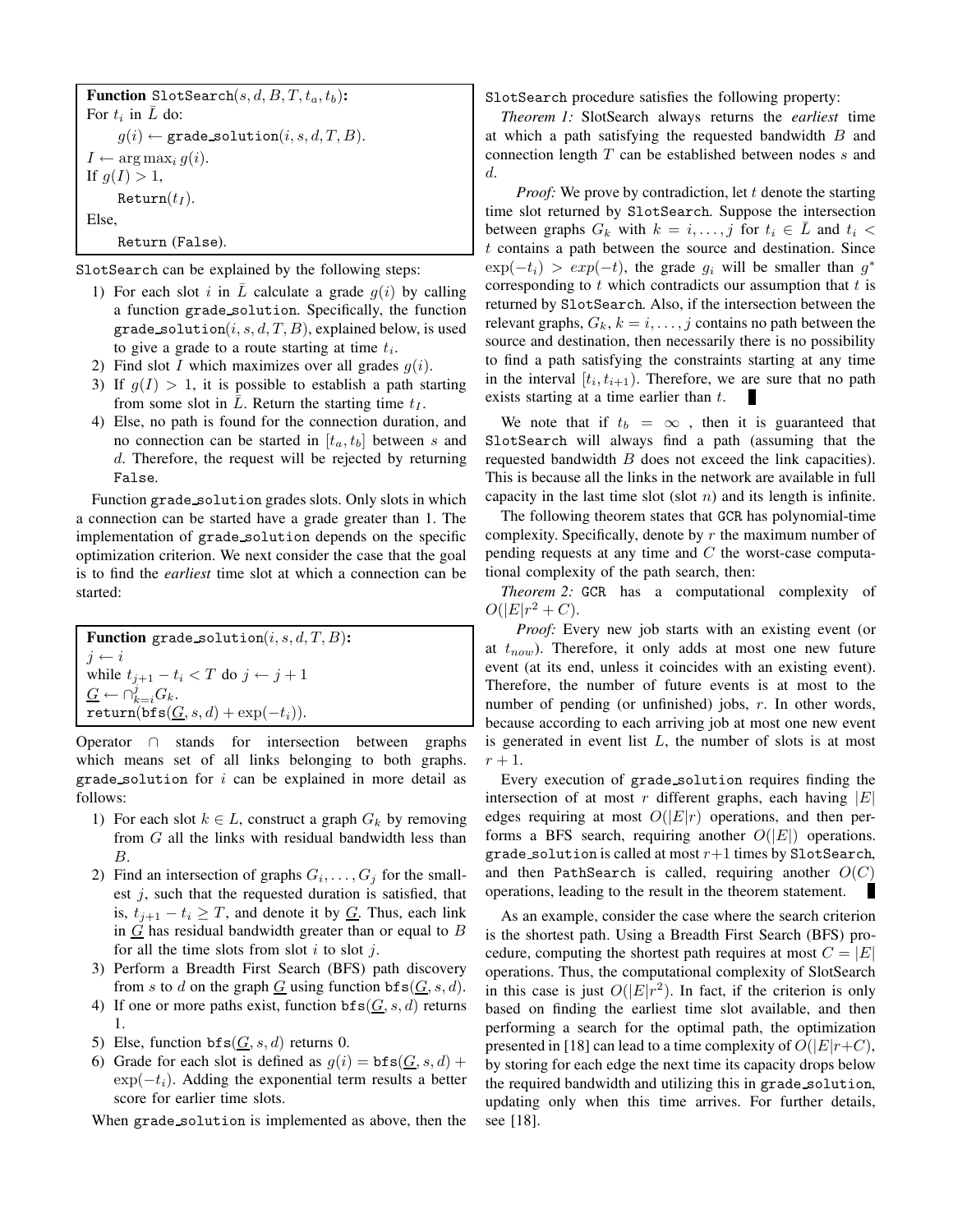

Fig. 2. With path switching, a connection lasting  $T = 5$  time units between nodes B and C can be established starting from slot 1. Without path switching, the connection can be established starting from slot 3 only.

## *C. Path switching*

The basic algorithm described in the previous section returns a single path for the entire connection duration. This can be improved by noting that a request is satisfied even if different paths are used at different time slots. We refer to this approach as *path switching*. By relaxing the constraint of using the same path over all the time slots, significant performance improvement in terms of network utilization can be achieved.

Figure 2 illustrates the benefits of path switching for a fully connected graph with 4 nodes. Suppose we are interested in setting up a connection for  $T = 5$  time units between nodes B and C. If we do not use path switching, the earliest time slots in which a path can be established are slots 3, 4, and 5, where the same path (e.g., the direct link between nodes B and C) is available during each time slot. On the other hand, if path switching is enabled, then the connection can be set earlier, namely during slots 1, 2, 3. In this case, a different path would be used at each of the time slots.

We extend GCR to GCR<sub>switch</sub> which has similar structure to GCR, and consists of the following functions:

 $S$ lotSearch<sub>switch</sub>: This function returns the starting time for a set of slots, all containing at least one path between s and d. The set of slots should satisfy the connection duration. The paths in different slots are not necessarily the same. If no such set of slots are available it returns False which means that the request is rejected:

- 1) For each slot i in  $\overline{L}$  calculate a grade  $g(i)$  by calling a function grade solutionswitch for  $i$ .
- 2) Find slot I which maximizes over all grades  $q(i)$ .
- 3) If  $q(I) > 1$ , a path is found starting at some slot in L. Return the starting time  $t_I$ .
- 4) Else, no path is found for the connection duration, and no connection can be started in  $[t_a, t_b]$  between s and d. Therefore, the request will be rejected by returning False.

Function grade\_solution<sub>switch</sub> grades slots. As before,

 $\overrightarrow{B}$   $\overrightarrow{A}$  slots at which a connection can be initiated are given grades  $\blacklozenge$  and tunction that assigns higher grades to earlier slots.  $\vert \neq \vert$  we have a secondary grading based on a negative expogreater than 1, and the rest smaller than 1. Also as earlier, grade\_solution<sub>switch</sub> can be presented by the following pseudo code:

> **Function** grade\_solution<sub>switch</sub> $(i, s, d, T, B)$ :  $j \leftarrow i$ while  $t_{j+1} - t_i < T$  do  $j \leftarrow j + 1$  $v \leftarrow \wedge_{k=i}^j \texttt{bfs}(G_k, s, d).$  $return(v + exp(-t_i)).$

The ∧ operator above is a logical AND between outcomes of the bfs functions. The following steps are used to present this function:

- 1) For each slot  $k \in L$ , construct a graph  $G_k$  by removing from G all the links with residual bandwidth less than B.
- 2) Find minimum number  $j$  such that the requested duration is satisfied, i.e.  $t_{j+1} - t_i \geq T$ .
- 3) Perform a Breadth First Search (BFS) path discovery from s to d on each graph  $G_k$  using function  $\mathsf{bfs}(G_k, s, d)$ , where  $k = i, \ldots, j$ .
- 4) If there is a path (not necessarily the same) between the source and destination in each time slot from slot  $i$  to slot  $j$ , then the variable  $v$  is set to 1.
- 5) Else, the variable  $v$  is set to 0.
- 6) An exponential term  $\exp(-t_i)$  is added to v to assign higher score to earlier slots.

If SlotSearch<sub>switch</sub> result does not return False, then GCR<sub>switch</sub> calls PathSearch<sub>switch</sub> which finds a set of paths between source and destination for the connection duration starting at time  $t$  as follows: return a vector of tuples  $\{(t_I, P_I), \ldots, (t_{I+X}, P_{I+X})\}\$ , where  $t_I, \ldots, t_{I+X}$  are path switch instances in  $[t, t_e]$  ( $t_I = t$  is the connection starting time as before),  $P_i$  denotes the selected path starting at time  $t_i$  for  $I \leq i \leq I + X$ , and X is the number of path switches. At each time slot, a paths can be selected according to a desired optimization criteria, e.g., shortest path, widest path, etc.

Finally, GCR<sub>switch</sub> calls the Update<sub>switch</sub> function that updates  $L$  and  $W$  after a request is allocated. It updates  $L$ the same way as in function Update. For updating  $W$ , we note here that the connection path from  $t$  to  $t_e$  is not fixed. Therefore, bandwidth  $B$  is subtracted from residual bandwidth of links included in  $P_i$  for the duration from  $t_i$  to  $t_{i+1}$  where  $t_i$  and  $t_{i+1}$  are members of the set  $\{t_1, \ldots, t_{I+X}\}.$ 

For the above implementation of SlotSearch<sub>switch</sub>, the following property can be proved:

*Theorem 3:* When path switching is permitted, SlotSearch<sub>switch</sub> always returns the *earliest* available time slot that can accommodate a connection between nodes  $s$  and  $d$  satisfying the requested bandwidth  $B$  and connection length T.

*Proof:* For any starting time, t grade solutionswitch will fail (return a result less than 1) only if there is a time slot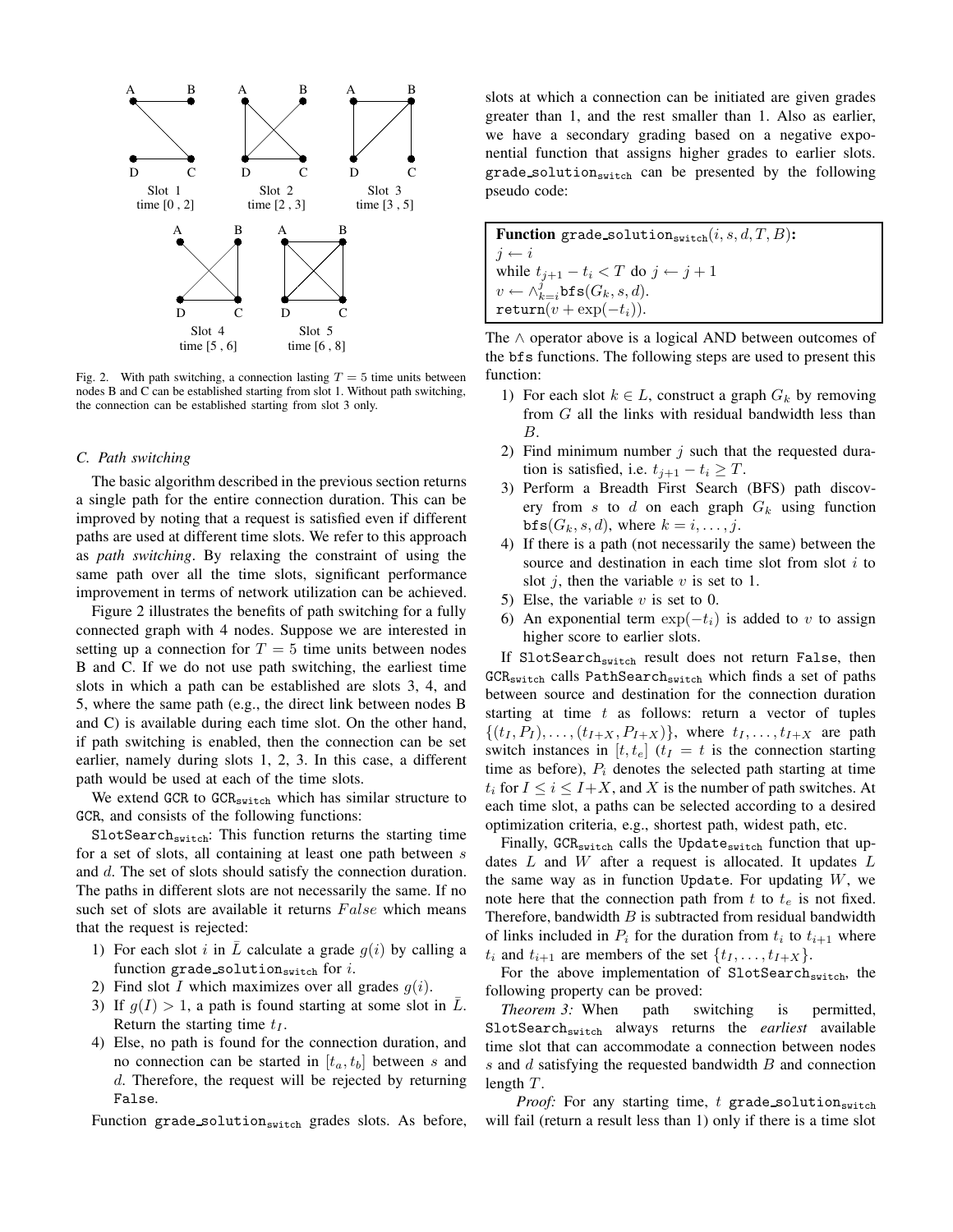within  $[t, t+T)$  where no appropriate path exists. Otherwise, it will return a true result, with grade decreasing with the starting time.

The computational complexity of  $GCR<sub>switch</sub>$  as presented is  $O(|E|r^2+Cr)$ , but it can be further decreased to  $O(|E|r+Cr)$ by keeping in storage the next failure time similar to the nonswitching case.

# *D. Minimum path switching*

From a practical perspective, a possible drawback of path switching is the need to perform many path establishments and releases throughout the life of a connection. It is possible to devise various algorithms to address this issue. One possible approach called, *minimum switching* guarantees that the number of switches performed during a connection is minimized. In this case, the selected path may not be the optimal one in each time slot.

In order to establish a connection with minimum number of switches upon arrival of a request, first we should find a set of time slots that can accommodate this channel. It suffices to find a subsequent set of slots in  $L$ , such that in every slot there exists at least one path from source  $s$  to destination  $d$ . Therefore, we can use function SlotSearch<sub>switch</sub> as before which returns the earliest such slot or a False if none is found. Here, it's called  $SlotSearch<sub>minimum</sub>$  (notice that it may be desirable to change this function to take the number of switches into the grading. This is also possible in the suggested setting). The PathSearch<sub>switch</sub> function however, should be replaced by PathSearch $_{minimum}$  which needs some modifications as specified below.

Let us call the algorithm for minimum switches  $GCR$ <sub>minimum</sub>.  $GCR<sub>minimum</sub>$  will consist of the following functions:

SlotSearch<sub>minimum</sub>: same as function SlotSearch<sub>switch</sub>.

PathSearch<sub>minimum</sub>: If a slot I, beginning at time  $t_I$ , is found by  $S$ lot $Search_{minimum}$  do the following:

- 1) Initialize Paths to be an empty list,  $t_e \leftarrow t_I + T$ . Set  $i = I, t = t_i.$
- 2) Set  $G' \leftarrow G_i$ , where  $G_i$  is the graph obtained by removing all links with insufficient residual bandwith for the request at slot i.
- 3) If  $t_i \geq t_e$  append  $(t, P)$  to Paths and exit.
- 4) If  $bf(s', s, d) = 1$ , set P to be the shortest, or otherwise best path between s and d in the graph  $G'$ (for any single time slot it is guaranteed such a path exists by the success of  $SlotSearch<sub>minimum</sub>$ .
- 5) Else (bfs $(G', s, d) = 0$ ), append  $(t, P)$  to Paths, set  $G' \leftarrow G_i$ ,  $t \leftarrow t_i$  and return to step 3.
- 6) Set  $i \leftarrow i + 1$ ,  $G' \leftarrow G' \cap G_i$ , and return to step 3.

The algorithm works by intersecting the graphs for consecutive time slots (done in step 6) and checking whether a path continues to exist for all these time slots (done in step 3). When no path remains between the source and destination after some number of intersections, the last found path is used and a new path is searched (step 5).

Update<sub>minimum</sub>: updates  $L$  and  $W$  same as Update<sub>switch</sub>.

*Theorem 4:* Function PathSearch<sub>minimum</sub> $(t)$  finds the minimum number of switchings from time  $t$ .

*Proof:* Function PathSearch<sub>minimum</sub> $(t)$  where  $t = t_i$  for some  $i$  works by finding the maximum  $j$  such that a single path with sufficient bandwidth exists between t and  $t_i$  (i.e., the maximum j such that  $\bigcap_{n=1}^{j-1} G_n$  still contains a path between s and  $d$ ), then it searches for a new path beginning at  $t_j$  and so on. Denote the times of switching by  $t_0, t_1, t_2, \ldots, t_f$ , where  $t_0$  is the beginning time.

Assume that there is some other sequence of times  $t'_0, t'_1, \ldots, t'_g$ , where  $t'_0 = t_0, t'_g = t_f$ , and  $g < f$ , i.e., less switchings. Since  $g < f$  at least one of the switchings in the primed sequence is conducted later than its equivalent in the returned sequence. So, here must be some first slot,  $x$ , such that  $t_x < t'_x$ . By minimality  $t_{x-1} \geq t'_{x-1}$ . Therefore, since a single path exists between times  $t'_{x-1}$  and  $t'_{x}$ , it must also exist between the times  $t_{x-1}$  and  $t_x$  (since  $t_x < t'_x$ ). However, the function PathSearch $_{\text{minimum}}$  should have used this path for as long as it exists, and should have returned time  $t'_x$  instead of  $t<sub>x</sub>$ , leading to a contradiction.

Therefore the theorem holds. п

Another approach for decreasing the number of switches is *limited switching* which states that we allow a connection to switch to a better path as long as the number of switches does not exceed a certain predefined threshold. This algorithm, called  $GCR<sub>limitx</sub>$ , limits the number of switches per connection to at most  $x$ . GCR<sub>limitx</sub> could be considered as a mixture of GCR and GCRswitch. It operates as follows: It starts with a slot in  $L$  that contains at least one path between the source and the destination and selects a path according to the desired optimization criterion. In the next slot, it switches path if the current path is no longer available or a better path is found. This procedure continues as long as the number of path switches does not exceed the limit  $x$ . After  $x$  path switches,  $GCR<sub>limitx</sub>$  sticks to the last path found for the rest of the connection. In the case that no path is available at one of the time slots or if after  $x$  switches the connection cannot continue with the current path, then the algorithm starts another search for this connection, starting from the next time slot in the window specified by the user. It should be noted that if some measure of the cost of path switching is defined, it may be combined with the limited switching or minimal switching approaches as part of the grading mechanism in order to give an optimal tradeoff between the number of switches and the job's completion time. For some experiments related to the cost of path switching see [19].

## IV. SIMULATION AND PERFORMANCE EVALUATION

## *A. Performance Measures*

We have developed a simulation tool in C code to evaluate the performance of our algorithms. The main performance metrics of interest are:

1) *Average delay*, which corresponds to the average time elapsing from the point a request is sent until the connection actually starts.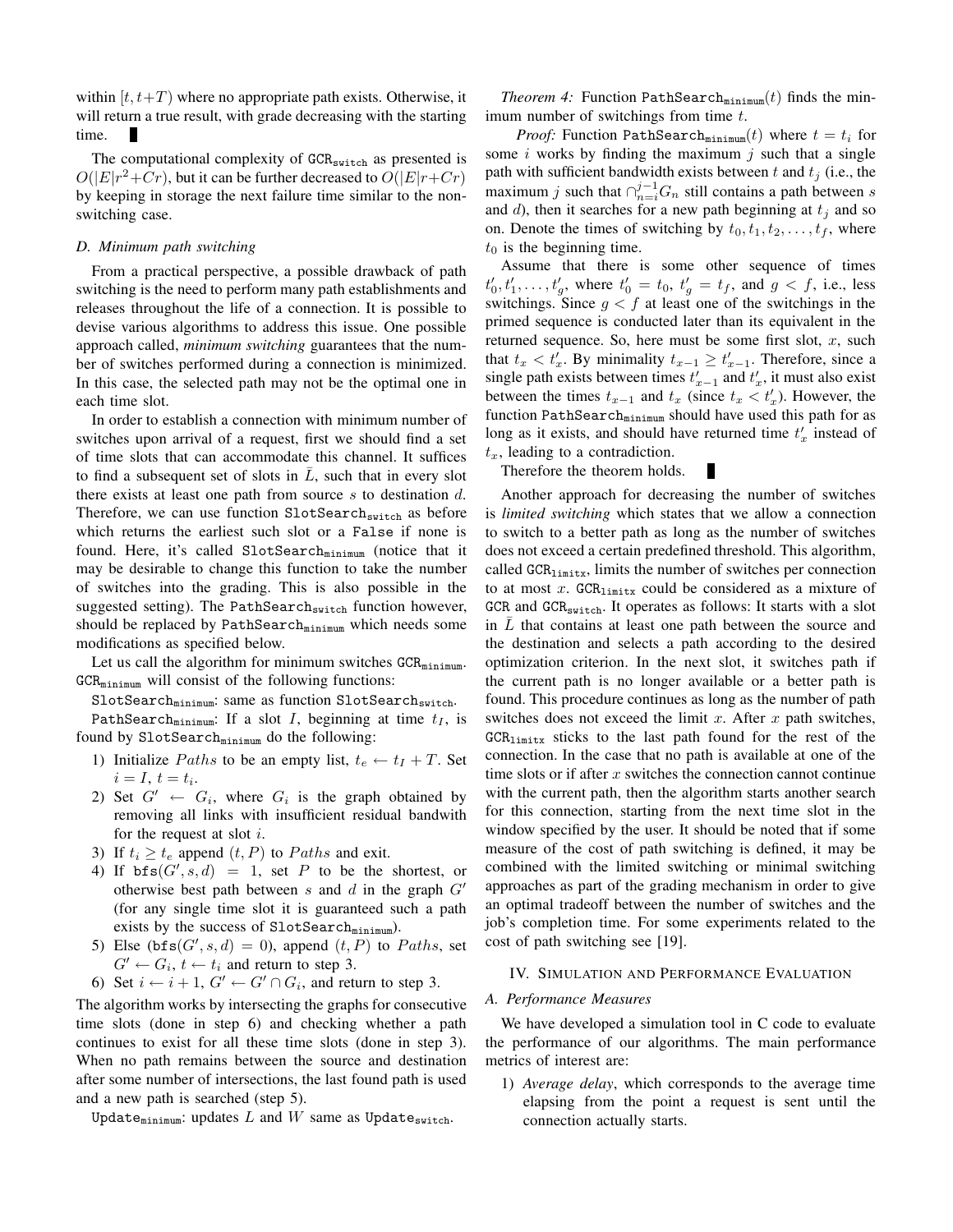2) *Saturation throughput*, which corresponds to the maximum offered load (in terms of requests per unit of time) that the network can sustain. When the offered load exceeds the saturation throughput, then the average delay of requests becomes unbounded.

In terms of network performance, algorithms with lower average delay and higher saturation throughput are of course more desirable.

# *B. Simulation Parameters*

Our simulator allows evaluating our algorithms under various topological settings and traffic conditions. The main simulation parameters are as follows:

- *Topology:* our simulator supports arbitrary topologies. In our simulations, we have considered two types of topology shown in Figure 3, namely, a fully connected graph of 8 nodes and a topology that represents a superposition of the DoE UltraScience Net and the National Lambda Rail testbeds [7, 20, 21]. Each link on these graphs is fullduplex and assumed to have a capacity of 20 Gb/s.
- *Arrival process:* we assume that the aggregated arrival of requests to the network forms a Poisson process (this can easily be changed, if desired). Our simulations are repeated for different arrival rates, also referred to as *network load*. The *saturation throughput* corresponds to the maximum arrival rate at which the average delay is still bounded.
- *Connection length:* we assume that the requested connection length  $T$  is distributed according to an exponential distribution (again this can be changed, if desired). Without limitation of generality, the mean connection length is set to one time unit. In our simulations, a time unit is defined as one hour.
- *Bandwidth:* This parameter corresponds to the requested bandwidth B. We consider two models:
	- 1) Uniform: the bandwidth  $B$  is uniformly distributed among the integers 1 to 10 Gb/s.
	- 2) 80/20: Whereas 80% of the requests are for 1 Gb/s connections and the remaining 20% are for 10 Gb/s connections. This models the scenarios where most of the users have access to 1 Gb/s links and some have access to 10 Gb/s links.
- *Source*: We again consider two models:
	- 1) Uniform: the source  $s$  is chosen uniformly at random among all the nodes.
	- 2) Hot-spot: one of the nodes (e.g. a host with a supercomputer) is more likely to be a source node than other nodes in the network. In our simulations, we assume that the hot-spot node has a probability 50% to be selected. Otherwise, one of the other nodes is selected uniformly at random.
- *Destination:* the destination d is selected uniformly at random among all the nodes (except for the source).

All of the simulations are run for a total of  $10^6$  requests for each value of network load. The network load is increased



(a) 8 node

(b) 14 node LambdaRail

Fig. 3. topologies for simulations.



Fig. 4. Performance of GCR with and without path switching for the 8-node clique topology. Distributions of source, destination and requested bandwidth are uniform.

from an initial value up to the saturation load for each plot. We note that it is difficult to determine the exact value of the saturation throughput using simulations. Thus, in our simulations, we define saturation throughput as the network load at which the average delay starts exceeding 24 hours. Since, the average delay curve increases very sharply with network load around that value, we conjecture that the actual saturation throughput is very close. Thus, our simulation results always provide a lower bound on the saturation throughput.

#### *C. Simulation results*

In this section, we present simulation results illustrating the benefits of path switching and the importance of path optimization.

*1) Path switching:* Figure 4 depicts the average delay versus network load for GCR (no switch) and  $GCR_{switch}$  (unlimited switching) for the 8-node clique topology. In both cases, path selection is based on the earliest-shortest optimization criterion.

It is apparent in the figure that switching improves both the delay and the saturation throughput significantly. Specifically, the saturation throughput is slightly more than 150 request/hour with path switching, while it is slightly above 100 requests/hour without path switching. Thus path switching leads roughly to a 50% increase in the maximum network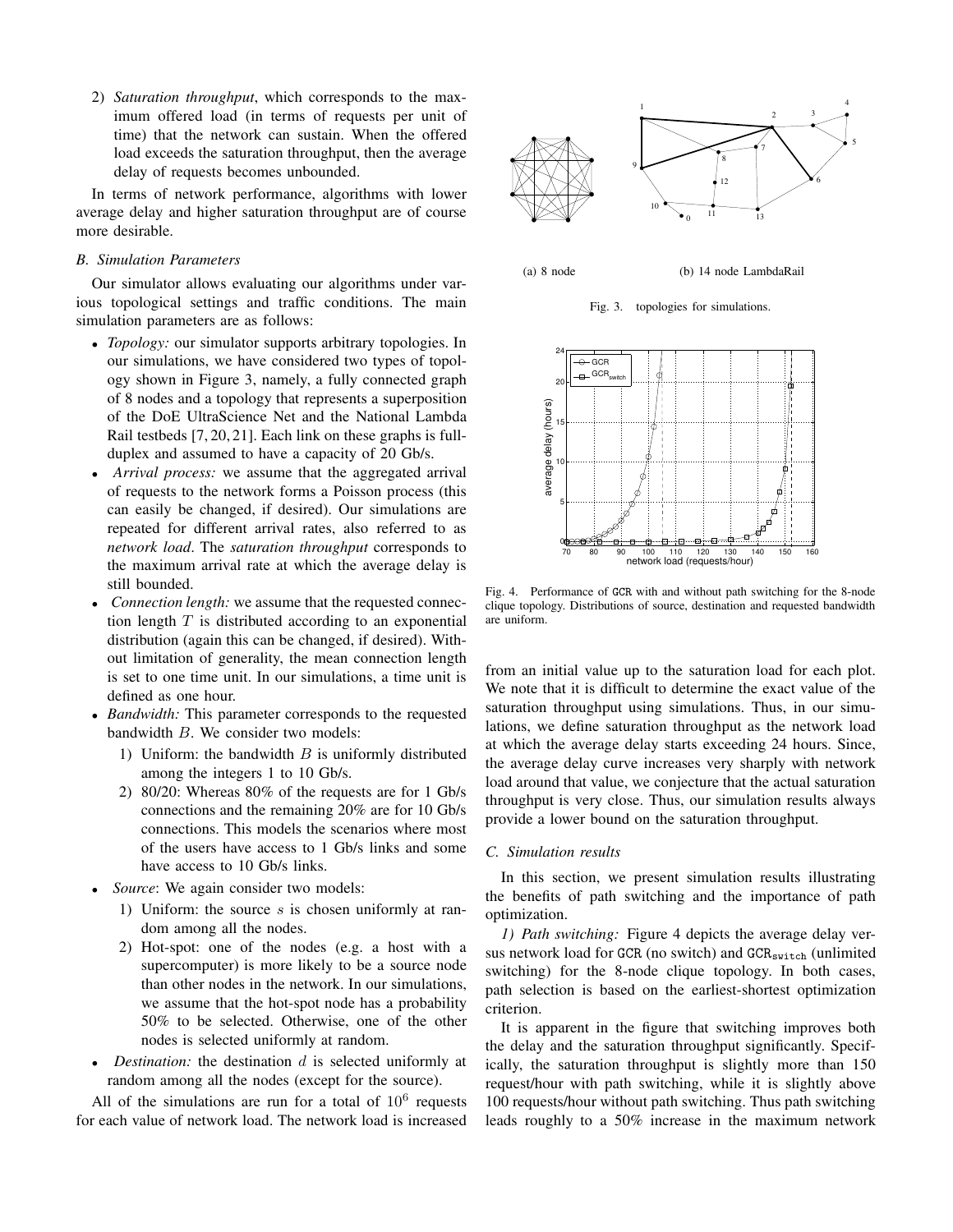

Fig. 5. Performance of GCR with several path switching alternatives for the 8 node clique topology, i.e., GCR,  $GCR<sub>minimum</sub>$ ,  $GCR<sub>limit1</sub>$ ,  $GCR<sub>limit2</sub>$ ,  $GCR<sub>limit3</sub>$ , and GCR<sub>switch</sub>. Average delay decreases in the same order the algorithms are listed. Distributions of source, destination and requested bandwidth are uniform.



Fig. 6. Performance of GCR with and without path switching for the Lambda Rail topology. Distributions of source, destination and requested bandwidth are uniform.

utilization achievable.

For the same topology and traffic parameters, Figure 5 shows the performance of various heuristics aimed at limiting the number of path switches. The figure indicate that even if the number of switches is limited to a maximum of 3, 2, or even 1 per connection, significant performance improvement can be achieved. In the latter case, the saturation throughput exceeds 120 requests/hour, about a 20% improvement compared to the case where switching is disabled. On the other hand, the minimum switch heuristic does not perform better than no switching at all. The probable reason is that minimum switching uses non-optimal paths that end up degrading performance.

Figure 6 compares the performance of GCR with and without path switching, for the Lambda Rail topology. The results show that the gain in terms of saturation throughput is not as significant as for the 8-node clique topology. The main reason is that the Lambda Rail topology is less dense (i.e., the graph has fewer links). Thus, there are fewer alternative paths between each source and destination that can be used for path switching. That being said, path switching is still very helpful



Fig. 7. Performance of GCR, GCRminimum, GCR1imit1, GCR1imit2, GCR1imit3, and GCRswitch for the Lambda Rail topology, with uniform source and destination and 80/20 requested bandwidth distribution. Average delay decreases in the same order the algorithms are listed here.



Fig. 8. Performance of GCR, GCRminimum, GCRlimit1, GCRlimit2, GCRlimit3, and GCRswitch for the Lambda Rail topology, for the hot-spot model (node 6 is the hot spot) and uniform requested bandwidth distribution. Average delay decreases in the same order the algorithms are listed here.

in reducing the average delay of requests.

We have compared the performance of GCR with different switching options for other distributions of requested bandwidth and destination as well. Figure 7 shows the performance of the different path switching heuristics with uniform source and destination and requested bandwidth distributed according to the 80/20 model for the 13-node topology. Figure 8 shows results for the hot-spot model and uniformly requested bandwidth for the same topology. The results obtained are qualitatively similar to those earlier, wherein GCR<sub>switch</sub> and  $GCR<sub>limit</sub>$  always improve performance.

*2) Multi-criteria path optimization::* As mentioned in Section II, the variation of SlotSearch we used for the simulations always returns the earliest available path. In addition, when several earliest paths are available, GCR allows performing optimization of the path selection. Figures 9 and 10 illustrate the importance of such optimization for the 8-node and Lambda Rail topologies respectively. Source, destination, and bandwidth have uniform distribution. The figures show the performance of GCR<sub>switch</sub> using four types of path optimizations. In the first three, if multiple earliest paths are found, the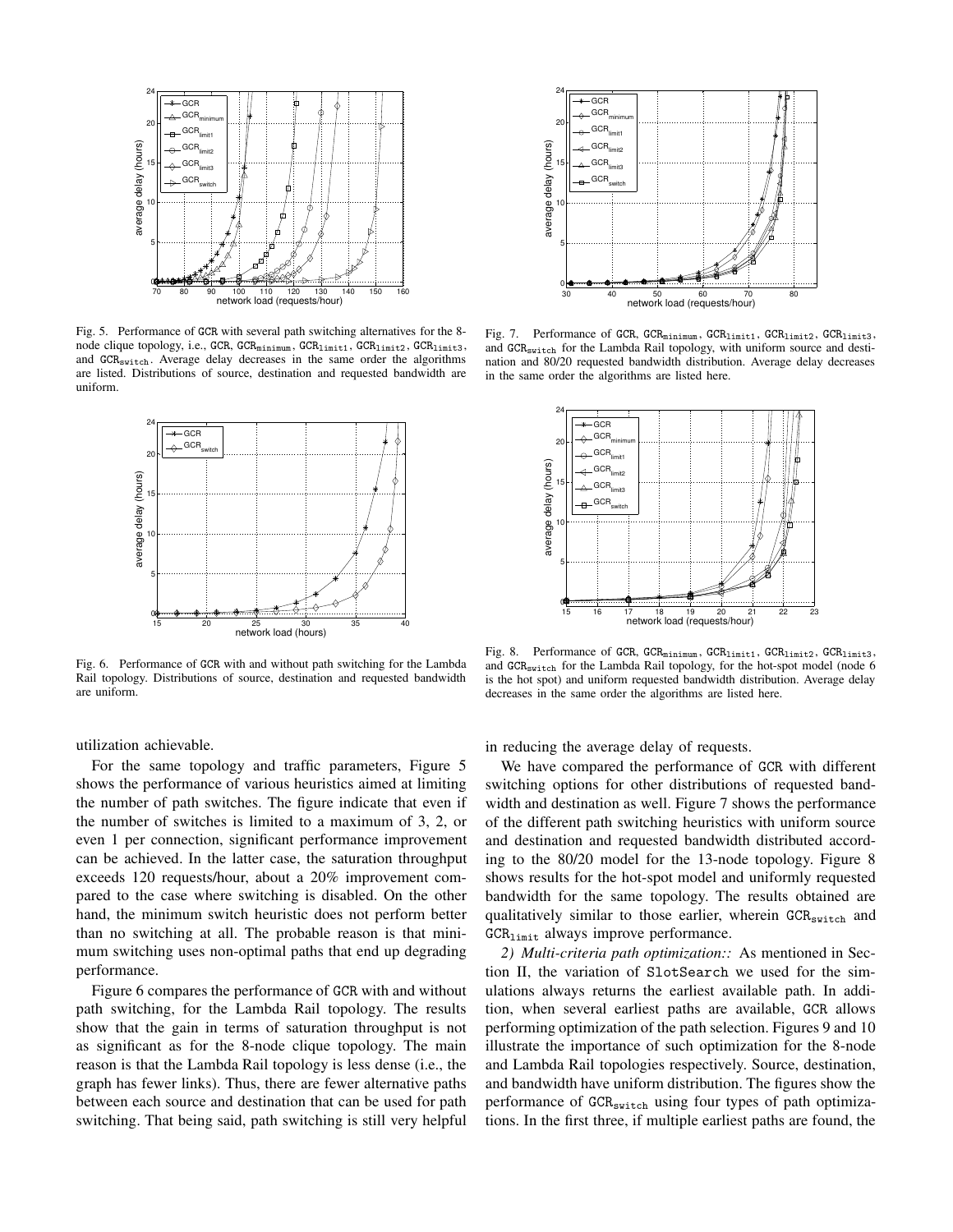

Fig. 9. Performance of GCR<sub>switch</sub> with various multi-criteria path optimization in the 8-node clique topology, namely: widest-shortest, shortest, shortestwidest, and shortest-narrowest path optimizations. Source, destination, and bandwidth have uniform distribution.



Fig. 10. Performance of GCR<sub>switch</sub> with various multi-criteria path optimization in the Lambda Rail topology, namely: widest-shortest, shortest, shortestwidest, and shortest-narrowest path optimizations. Source, destination, and bandwidth have uniform distribution.

shortest one is selected. If several shortest paths are available, then shortest-narrowest heuristic chooses the narrowest path among those, the shortest-random (or shortest) chooses one of the paths at random, and shortest-widest chooses the widest<sup>3</sup>. Widest-shortest heuristic first selects the widest path among all the earliest paths available. If multiple earliest-widest paths are found, the shortest among those is selected.

From both figures, it is clear that the first three heuristics significantly outperform the fourth one, that is, selecting one of the shortest among all the earliest paths is a better strategy than selecting one of the widest. The figures also show that a further optimization is not as essential, that is, choosing an earliest-shortest path at random is approximately as good as the other heuristics.

## V. CONCLUSIONS AND FUTURE WORK

In this work, we have introduced an algorithmic framework for advanced channel reservation, called GCR. We have explained how this framework can be used to find and grade

<sup>3</sup>Widest and narrowest refer to the path with the largest or smallest path bandwidth, respectively.

paths according to a desired optimization criterion. If the optimization criterion is delay, we have proved that GCR returns the earliest time available to start the requested connection. We have proved that the complexity of this algorithm is polynomial in the size of the graph and the number of pending requests.

We have also presented an important extension to GCR, called GCRswitch, which is capable of returning a connection that switches between different paths. We have shown that this algorithm retains the same properties as GCR, that is, it returns the earliest available time slot and its complexity is polynomial. Considering practical issues of switching, we have designed a variant called  $GCR_{minimum}$  that provably minimizes the number of switches needed during a connection and another variant, called  $GCR<sub>limitx</sub>$ , that limits the number of path switches to at most  $x$  switches per connection.

Our simulation results, run for various topologies and traffic parameters, show that that  $GCR_{switch}$  can significantly improve performance, compared to GCR, in terms of saturation throughput and average delay. Unsurprisingly, the biggest gain is achieved when the topology is dense, that is, when there are many alternatives for switching paths. The  $GCR<sub>minimum</sub>$ heuristic, while appealing from a theoretical perspective, did not perform much better than GCR. We conjecture that paths returned by  $GCR<sub>minimum</sub>$  are suboptimal (i.e., not necessarily the shortest ones) and thus may consume considerable network resources. On the other hand, the  $GCR<sub>limitx</sub>$  class of algorithms performed better than GCR, even when only a single switch between paths is allowed during a connection.

Another important and novel aspect of our algorithmic framework is to enable multi-criteria path optimization. Our simulations of GCR<sub>switch</sub> show that a secondary optimization in conjunction with the earliest path selection is beneficial, i.e., choosing earliest-shortest paths is better than other heuristics, but we observe that further optimizations, like earliest-shortestwidest path, is not essential.

We conclude by noting that in all our simulation the window of request time was unlimited. In some cases, however, a user may want to specify a certain window of time  $[t_a, t_b]$  to set-up a connection. In such a case, a request could be blocked if no available path is found during that window. In future work, it would therefore be interesting to evaluate the performance of our various algorithms with respect to the blocking probability metric. We conjecture that path switching and multi-criteria optimization would improve performance in this case as well.

# ACKNOWLEDGMENTS

The authors would like to thank Dr. Nageswara Rao for fruitful discussions.

This research was supported in part by the US Department of Energy under ECPI grant DE-FG02-04ER25605.

#### **REFERENCES**

- [1] "GlobalGridForum," http://www.gridforum.org/.
- [2] "Large Hadron Collider (LHC) project," http://www.optiputer.net/.
- [3] T. Jepsen, "The Basics of Reliable Distributed Storage Networks," *IT Professional*, vol. **6**, no. 3, pp. 18–24, May/June 2004.